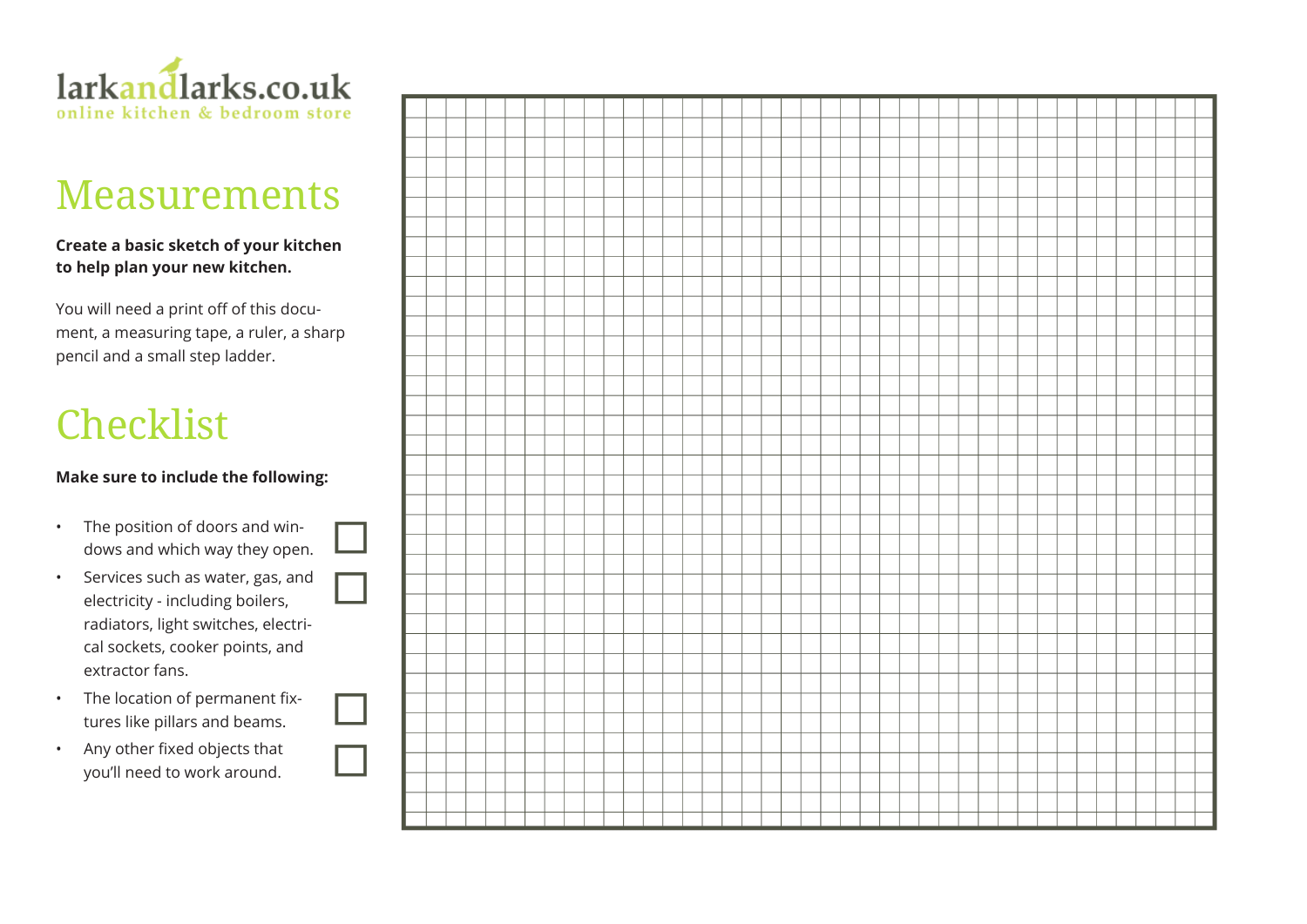# How To Measure Your Kitchen



### Draw an Outline of Your Kitchen Layout

- Make a basic sketch showing your kitchen layout on the grid.
- It may be helpful to quickly measure walls and decide upon a loose scale for your drawing so you can keep things relatively accurate (but don't worry about being 100% precise with the drawing - that is what the measurements are for).

#### 2 Add Details to Your Drawing

- Next, mark any fixed details on your drawing that you'll need to design your kitchen around, such as:
- The position of doors and windows and which way they open.
- Services such as water, gas, and electricity including boilers, radiators, light switches, electrical sockets, cooker points, and extractor fans.
- The location of permanent fixtures like pillars and beams.
- Any other fixed objects that you'll need to work around.

## Measure Your Space

- Using a tape measure start measuring your kitchen and detail this on your sketch in millimetres.
- Make your way around the room in a clockwise direction.
- Measure floor to ceiling at multiple points in each direction.
- Mark any fixed obstacles such as windows, doors, pipes, boilers etc
- Measure the distance from the door frame to the wall.
- Measure the distance from the windows to floor, wall and ceiling.



- If you have a complicated space you can quickly draw each wall on another piece of graph paper and add the measurements for each wall (see the diagram to the left).
- You can also take photographs of each wall to help us understand the space.



• Once you have your drawings simply get in touch to arrange a consultation with one of our kitchen design experts.

# Contact US

Telephone: 0330 135 9090 Email: sales@larkandlarks.co.uk Web: https://www.larkandlarks.co.uk/ contact-us